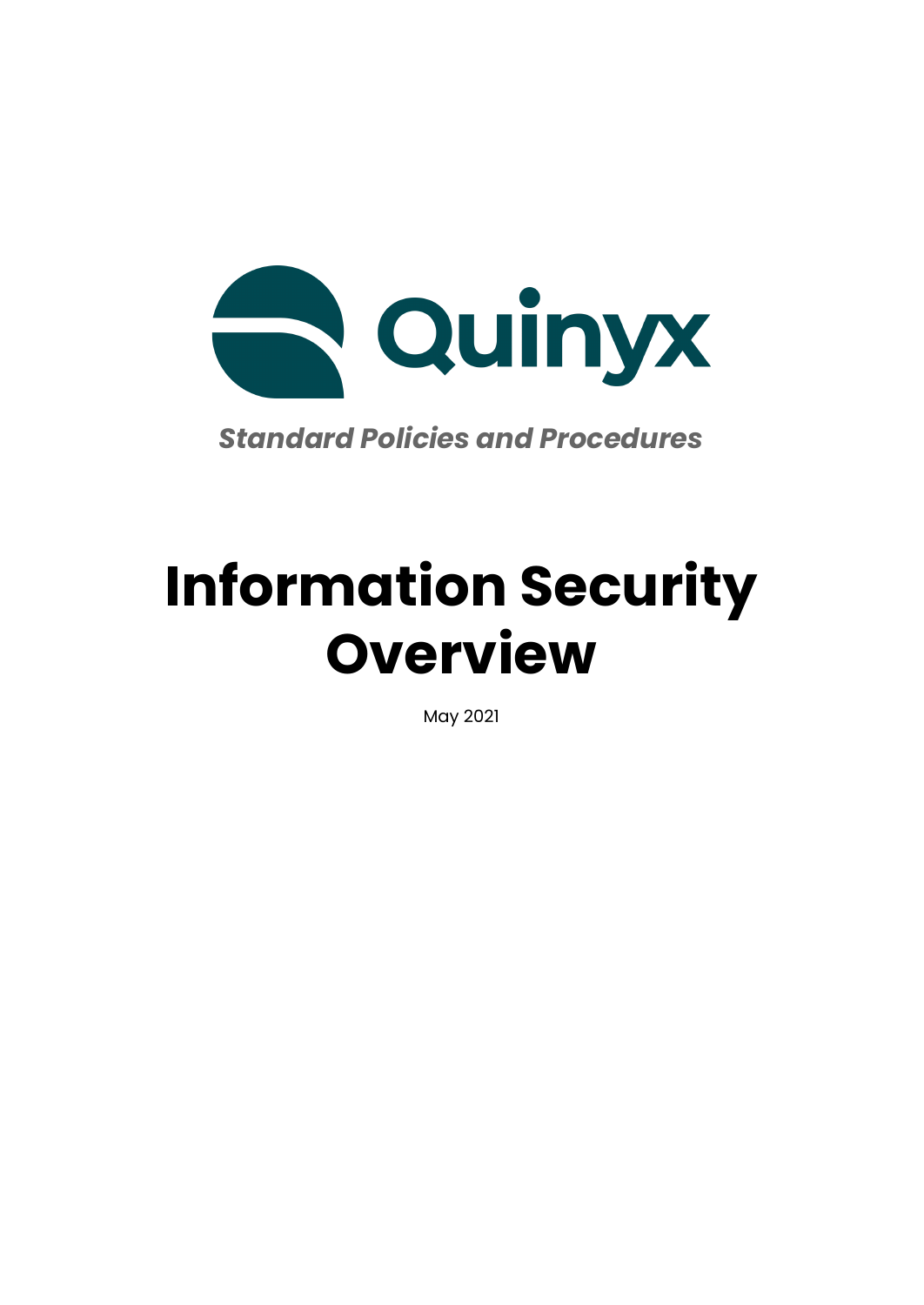

| <b>Introduction</b>                           | 4              |
|-----------------------------------------------|----------------|
| Purpose                                       | 4              |
| <b>Quinyx Security Objectives</b>             | 4              |
| <b>Information Security Management System</b> | 4              |
| <b>Risk Assessment</b>                        | $\overline{4}$ |
| <b>Security Architecture</b>                  | 5              |
| Follow-up                                     | 5              |
| Certification                                 | 5              |
| <b>Right to Audit</b>                         | 5              |
| Information Security Officer                  | 5              |
| Third party management                        | 6              |
| <b>Protection of Assets</b>                   | 6              |
| <b>Asset Register</b>                         | 6              |
| <b>Protection Against Malware</b>             | 6              |
| <b>Training of Personnel</b>                  | 6              |
| Protection of Customer data                   | 7              |
| <b>Data Retention</b>                         | 7              |
| Use of Data                                   | 7              |
| Data Maintenance                              | 7              |
| <b>Data Alteration</b>                        | 7              |
| Data Erasure                                  | 8              |
| <b>Abusive Access</b>                         | 8              |
| <b>Test Data</b>                              | 8              |
| <b>Data Access</b>                            | 8              |
| Master Account/Subscription                   | 8              |
| <b>API Authentication</b>                     | 9              |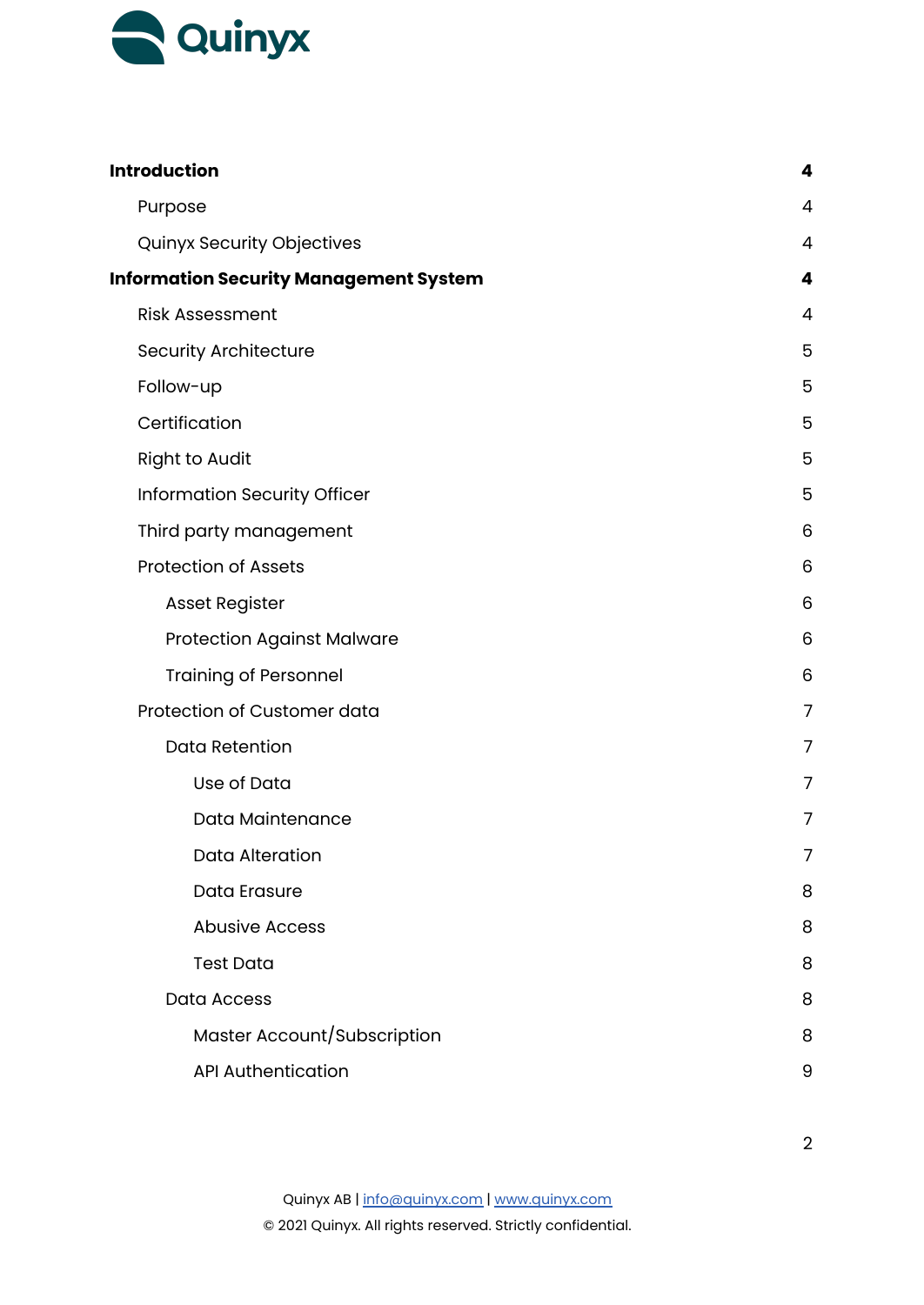

| <b>End-User Authentication</b>                | 9            |
|-----------------------------------------------|--------------|
| <b>Secure Hosting</b>                         | 9            |
| Data Location                                 | 9            |
| Separation of Data                            | 9            |
| <b>Test Environments</b>                      | 10           |
| <b>Backup</b>                                 | 10           |
| Recovery                                      | 10           |
| <b>Encryption Enforcement</b>                 | 10           |
| Logging and Monitoring                        | 10           |
| <b>Vulnerability Analysis</b>                 | $\mathbf{1}$ |
| <b>Patch Management</b>                       | $\mathbf{1}$ |
| Secure Change Management                      | $\mathbf{1}$ |
| Software Development Lifecycle                | $\mathbf{1}$ |
| <b>Change Communication</b>                   | $\mathbf{1}$ |
| <b>Changes to Information Security Policy</b> | $\mathbf{1}$ |
| Changes to the Service                        | 12           |
| Incident Handling and Response                | 12           |
| <b>Breach Notification</b>                    | 12           |
| <b>Business Continuity</b>                    | 12           |
| <b>Business Continuity Planning</b>           | 12           |
| Redundancy                                    | 12           |
| Planned Interruption                          | 13           |
| Compliance                                    | 13           |
| Compliance with Laws                          | 13           |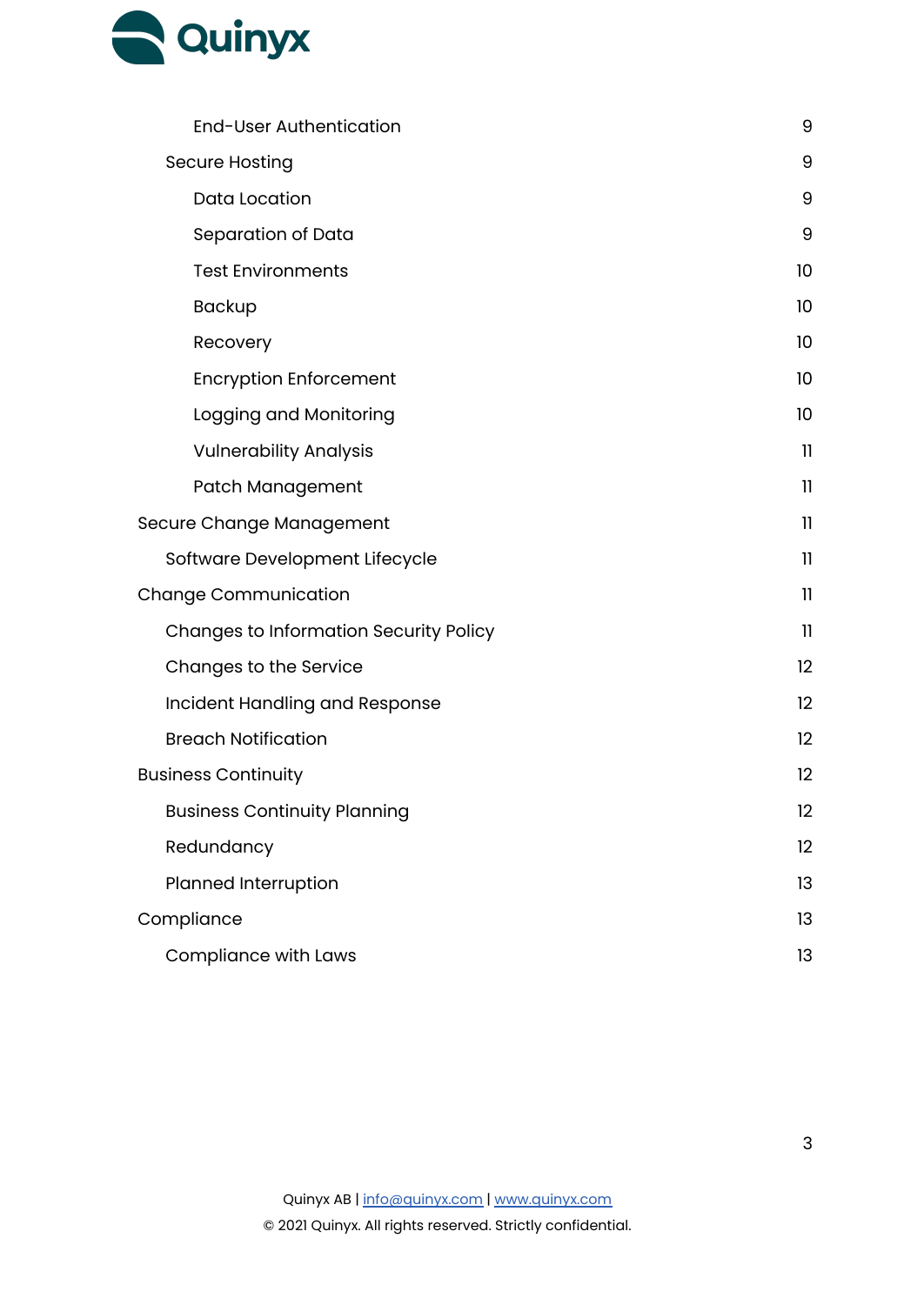

# <span id="page-3-0"></span>**Introduction**

## <span id="page-3-1"></span>**Purpose**

This paper describes integral parts of the Information Security Management System in place to safeguard customer and user data.

# <span id="page-3-2"></span>**Quinyx Security Objectives**

Quinyx is ISO 27001 certified which provides evidence that we are constantly improving our processes with a risk based approach to ensure information security is considered in all changes made to the organisation and product.

At Quinyx, we are entrusted to safeguard customer and user data. This is the primary focus of all processes and controls and this is the reason why we continuously evaluate and improve those processes and controls through a risk based approach. Awareness of this focus on information security needs to flow throughout the entire organisation through clear objectives covering risk management, data protection and compliance.

# <span id="page-3-3"></span>**Information Security Management System**

Quinyx protects assets through well established and enforced information security policies, steering processes and organisation structure in alignment with industry information security standards. Our ISO 27001 certificate is a proof of our commitment to continuously improve our protective measures to guard customer data.

# <span id="page-3-4"></span>**Risk Assessment**

Quinyx performs both periodic and ad hoc risk assessments to avoid impact on information security induced on the services from changes in supporting organisation, documented processes, remediation measures and follow-ups.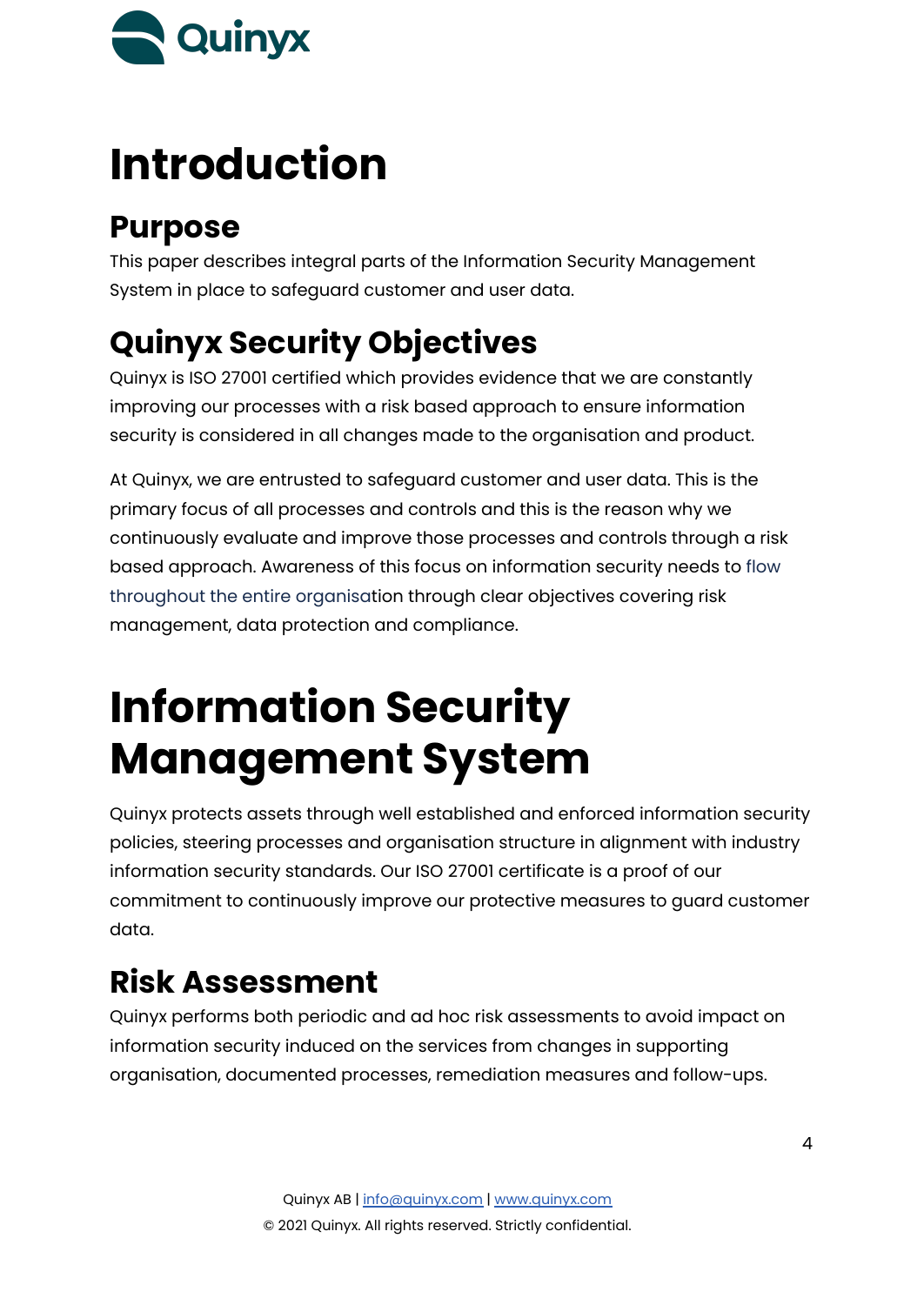

# <span id="page-4-0"></span>**Security Architecture**

Quinyx services are built using state of the art security best practises, mechanisms and tools to maintain a security architecture, which provides a framework for the standard security controls according to the highest security standards, to prevent unauthorized processing and accidental or unlawful loss, access to or disclosure of customer data.

# <span id="page-4-1"></span>**Follow-up**

Quinyx has processes and a supporting organisation in place to ensure that customers are informed of any actual or potential incident that might jeopardise the confidentiality, integrity or availability of customer data.

# <span id="page-4-2"></span>**Certification**

Quinyx is certified under ISO 27001, providing proof that our Information Security Management System fulfills the standards to ensure protection of information assets through documented and tested policies, processes, routines and controls for data protection.

Quinyx environments are hosted by AWS (Amazon Web Services), fulfilling ISO 27001 for security requirements, ISO 27017 for cloud security and ISO 27018 for cloud privacy ensuring GDPR compliance.

Quinyx uses independent third parties to perform annual penetration tests, resulting in a report which is shared with customers.

# <span id="page-4-3"></span>**Right to Audit**

Quinyx does not allow customers to perform penetration tests or general security audits. Instead Quinyx refers to third party audit reports and certifications mentioned in the section above.

# <span id="page-4-4"></span>**Information Security Officer**

Quinyx has an appointed Information Security Officer, with the responsibility to ensure the security of customer data and the fulfilment of the Statement of Applicability stated in the ISO 27001 certificate.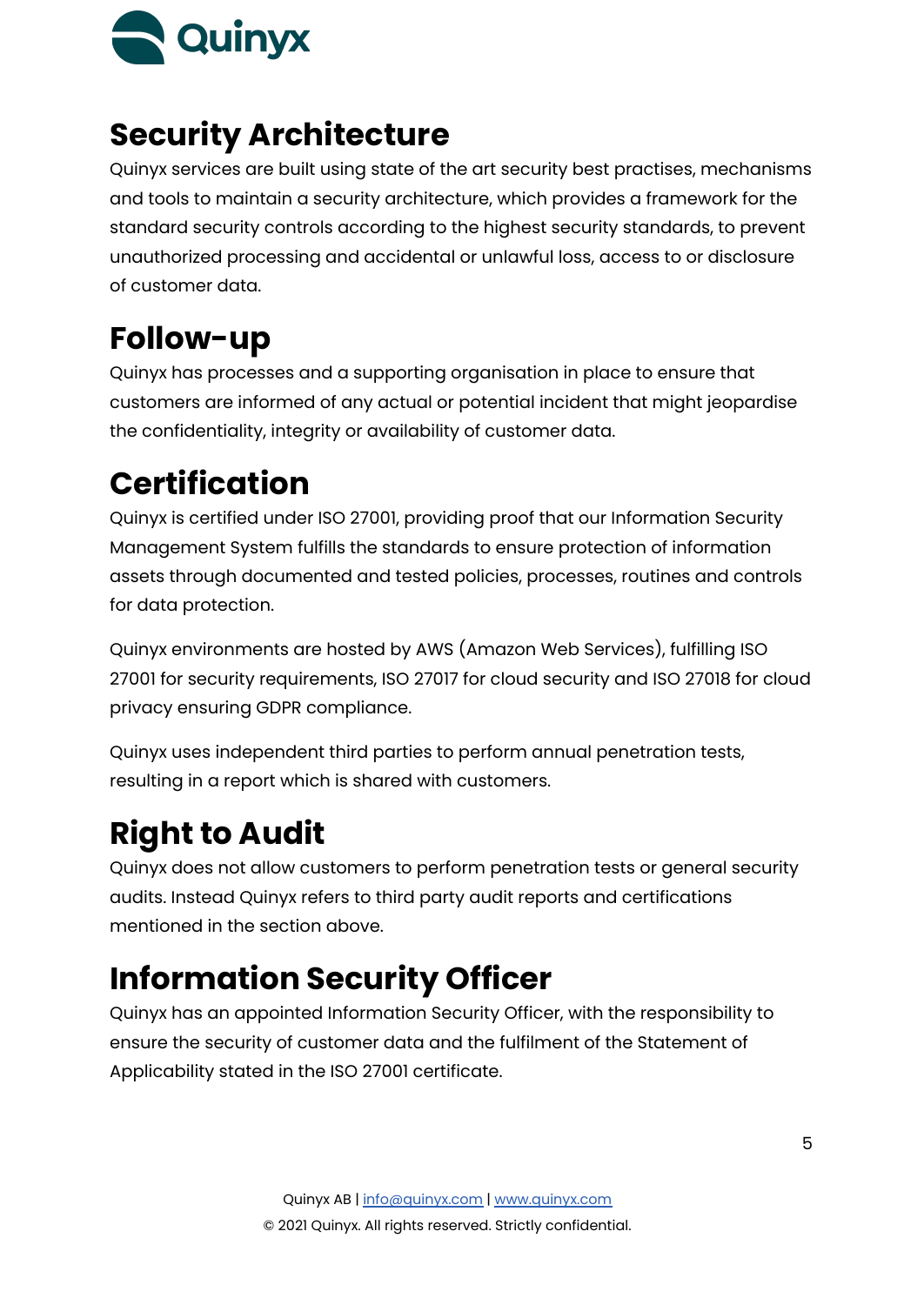

## <span id="page-5-0"></span>**Third party management**

Third party risk assessments are conducted on a recurring basis to ensure all vendors involved in the processing of customer data complies with Quinyx high security standards.

# <span id="page-5-1"></span>**Protection of Assets**

### <span id="page-5-2"></span>**Asset Register**

Quinyx maintains an up-to-date register of all assets involved in the processing of customer data including hardware, software, databases and tools, both internal and external.

### <span id="page-5-3"></span>**Protection Against Malware**

Quinyx combines a mix of tools, policies and awareness training according to the highest security industry standards to protect the attack surface from being compromised through malware. The specific methods to protect information will differ depending on attack vector and information asset and are customised to safeguard infrastructure, web applications, mobile applications and staff equipment respectively.

### <span id="page-5-4"></span>**Training of Personnel**

Quinyx ensures that its personnel, directly or indirectly engaged in providing the offered services, have the requisite security skills and experiences to fulfil their duties, and provides continuous training to maintain adequate security awareness for all personnel.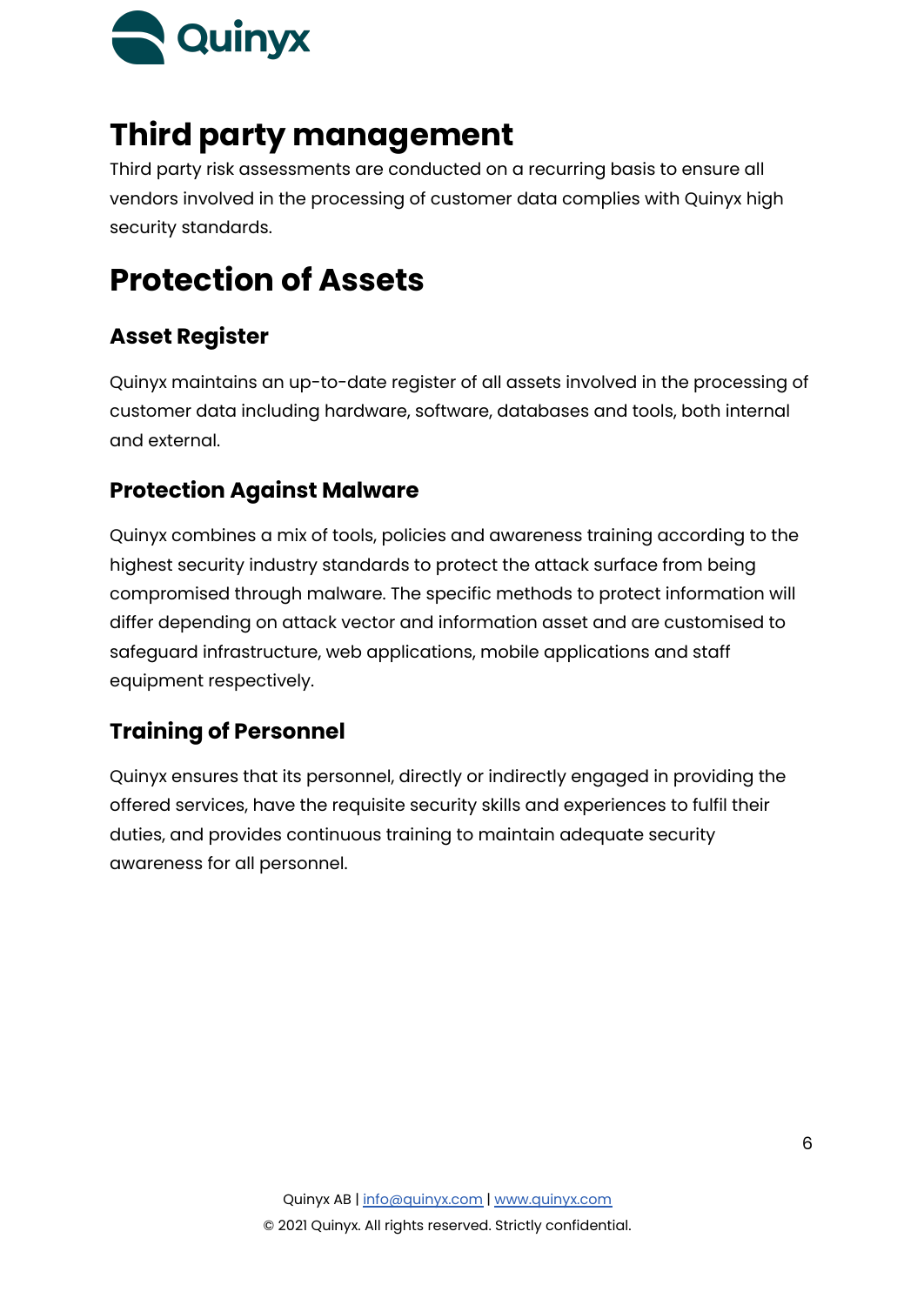

## <span id="page-6-0"></span>**Protection of Customer data**

### <span id="page-6-1"></span>**Data Retention**

#### <span id="page-6-2"></span>**Use of Data**

As a supplier of workforce management and workforce optimisation services, Quinyx processes customer data in order to fulfill the obligations under the agreement.

During the time that Quinyx provides its service to a customer, the customers retains rights to its data processed and Quinyx is obliged to:

- not, without prior permission including under applicable agreements, make customer data available or otherwise disclose customer data to unauthorised individuals, entities, or processors.
- only collect and process personal data for the specified, explicit and legitimate purposes under the agreement.
- retain the customer data only as long as permitted under applicable agreements including as long as necessary to fulfil its contractual obligations and the purpose(s) for which it was collected.
- establish and maintain appropriate organisational and technical security measures to protect customer data from loss, misuse, unauthorised access, disclosure, alteration or unauthorised destruction.

#### <span id="page-6-3"></span>**Data Maintenance**

Quinyx provides APIs and GUIs to facilitate the creation, maintenance, deletion and retrieval of customer data. In the case of termination of contract, Quinyx will agree a time window for data retrieval through APIs for migration purposes before erasing customer data in accordance with applicable agreements.

#### <span id="page-6-4"></span>**Data Alteration**

Quinyx does not alter any data stored or processed on behalf of the customer unless permitted under applicable agreement or as otherwise instructed to do so.

To the best of Quinyx knowledge, the service does not contain any program code, programming instruction or set of instructions that have been constructed with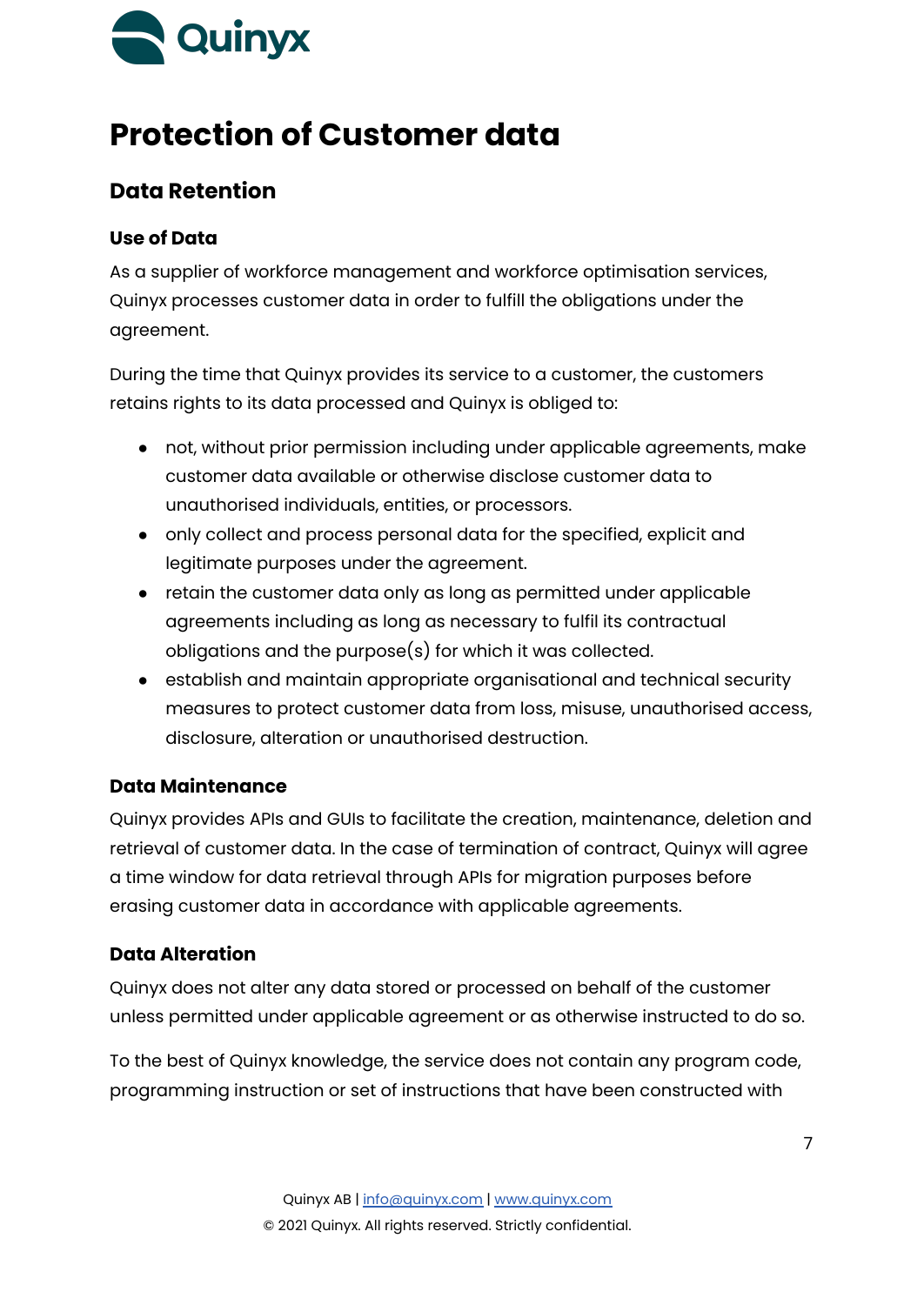

the ability to damage, interfere with, disable, adversely affect or otherwise negatively impact customer operations through the use of the services provided by Quinyx.

#### <span id="page-7-0"></span>**Data Erasure**

Quinyx will, within a mutually agreed time frame, upon termination of the agreement, securely erase all customer personal data hosted in all environments.

#### <span id="page-7-1"></span>**Abusive Access**

Quinyx will immediately inform the customer of any request for, ordered by or self-executed activity by any government or private organization, whether by themselves or by a party acting for them, for any access to customer data, as permitted by law, which are related to the customer.

#### <span id="page-7-2"></span>**Test Data**

All personal data and sensitive information not needed for test purposes is removed or modified beyond recognition before restoration in test environments.

#### <span id="page-7-3"></span>**Data Access**

Access to customer data for Quinyx personnel is traceable, time limited and follows strict approval processes.

All digital work environments are safeguarded with a central authentication mechanism which ensures that users only have access to data in each respective software application that is crucial to their ability to fulfill Quinyx's agreement with the customer.

#### <span id="page-7-4"></span>**Master Account/Subscription**

Access to customer data is restricted to personnel based upon the principle of least privilege and supported through technical controls. Reasons for data access include initial configuration, support and troubleshooting.

Quinyx provides strong authentication mechanisms in the form of multi factor authentication for privileged access as system manager.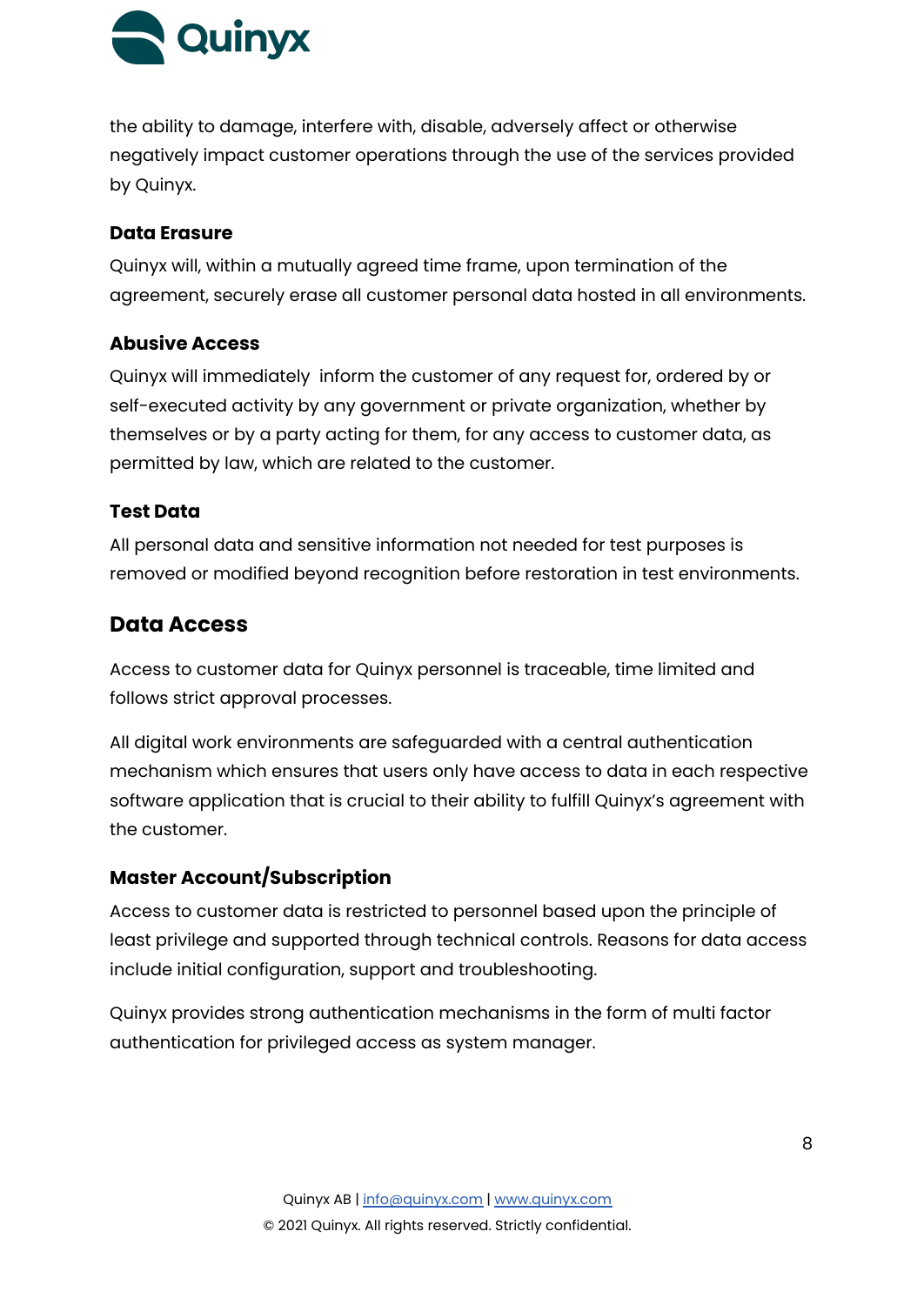

#### <span id="page-8-0"></span>**API Authentication**

API Security enforces strong policies around the length and complexity of credentials. Customer client (API integrator) credentials are never stored as plain text within Quinyx systems, instead those are hashed using strong hashing techniques - which eliminates the possibility of unauthorized access from internal Quinyx systems.

Quinyx uses dynamic IPs for all externally exposed endpoints, and allows customers to define whitelisted IP ranges for API usage.

#### <span id="page-8-1"></span>**End-User Authentication**

Quinyx allows the customer to configure the service with the proper level of authentication mechanisms, from built in basic authentication with configurable levels of complexity and enforcement of password change policies, to multiple factor authentication through customer configured SSO integrations.

### <span id="page-8-2"></span>**Secure Hosting**

Quinyx services are hosted by AWS, fulfilling ISO 27001 for security requirements, ISO 27017 for cloud security and ISO 27018 for cloud privacy ensuring GDPR compliance. (Read more about AWS hosting environment's physical security and access at: https://aws.amazon.com/compliance/, and specifically AWS Security White PaperPhysical and Environmental Security).

#### <span id="page-8-3"></span>**Data Location**

Quinyx uses AWS for data hosting and offers the options to the customer to choose between hosting in the EU with Frankfurt as primary site and Ireland as secondary site or in the US with North Virginia as primary site and Oregon as secondary site. Data is only stored, archived and processed within the agreed region and jurisdiction unless otherwise agreed with the customer.

#### <span id="page-8-4"></span>**Separation of Data**

Customer data is logically separated from other tenants through application logic and rigid access controls which are carefully tested and monitored.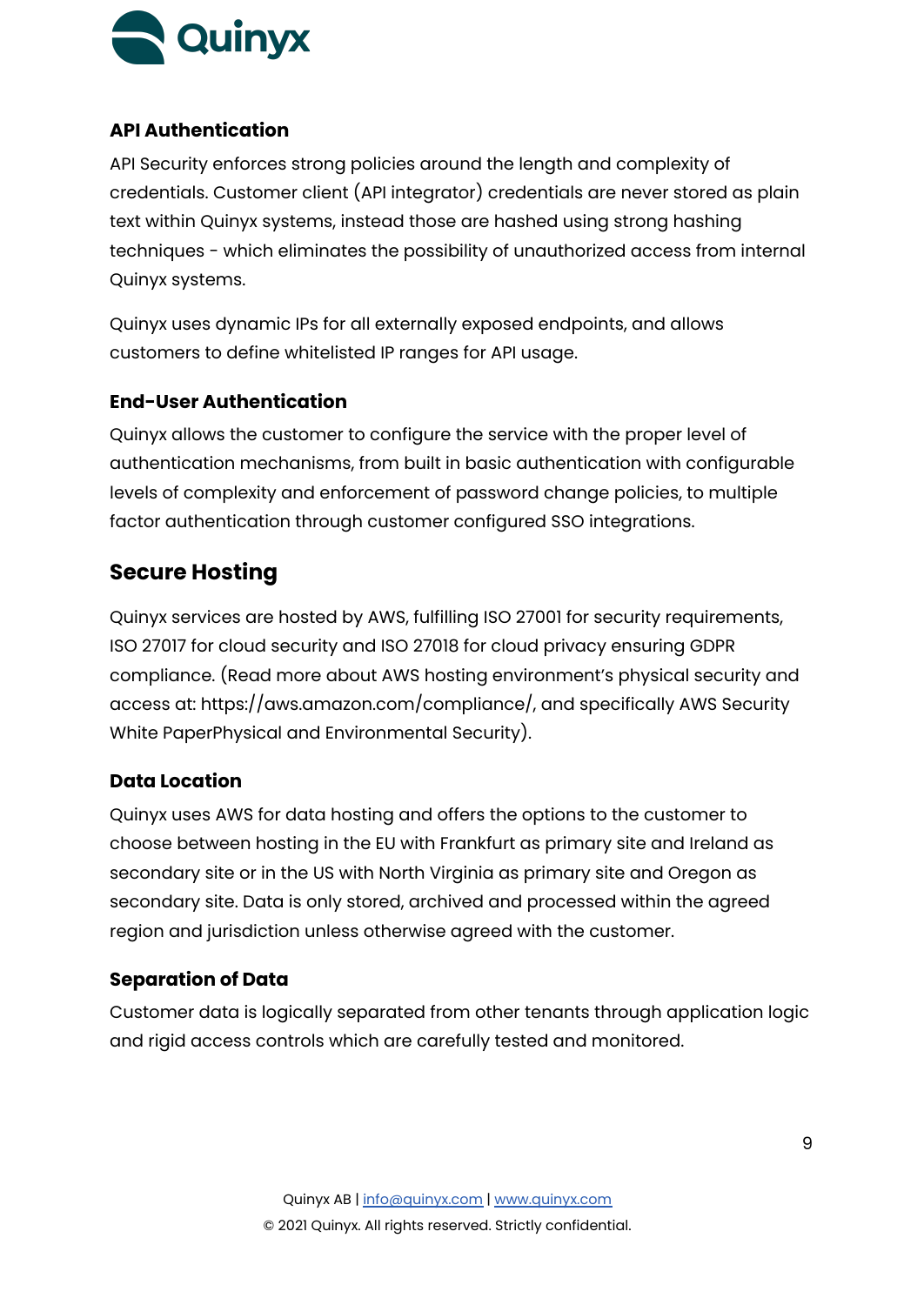

#### <span id="page-9-0"></span>**Test Environments**

Testing, staging and production environments are separated on different network segments and are not connected in any logical way, ensuring that production data remains isolated and protected at all times. All environments listed are hosted using the same security levels as if it is a production environment.

#### <span id="page-9-1"></span>**Backup**

Quinyx uses AWS automated backup of all data which means the latest restorable time for a database instance is typically within 5 minutes of the current time. Full automated backups of all customer data is done every 24 hours to multiple data centers. Data is also copied in real-time to a database replica on a secondary site to not lose any data in the unlikely event of a full disaster in both availability zones of the main site. Backups are stored for at least 30 days.

#### <span id="page-9-2"></span>**Recovery**

Recovery and failovers of the backups are tested daily and a full disaster recovery scenario is tested annually.

#### <span id="page-9-3"></span>**Encryption Enforcement**

Quinyx utilises AWS managed services (such as KMS) to encrypt all data at rest. Information traveling between external systems and Quinyx APIs is securely communicated through Transport Layer Security protocols (TLS 1.2 or higher is required) and encrypted using strong encryption algorithms.

Data that can be utilized to access customer and user data, such as passwords and keys, are stored in encrypted format

#### <span id="page-9-4"></span>**Logging and Monitoring**

Quinyx WFM includes an audit log for changes made to all [relevant](https://quinyx.helpdocs.io/l/en/article/21dy8yvpf9-audit-logs) data entities, available to customers representative with the proper access rights.

Application usage is logged on a fine grained level allowing Quinyx technical teams to troubleshoot, monitor and react to automated alerts related to anomalies in performance, usage and traffic.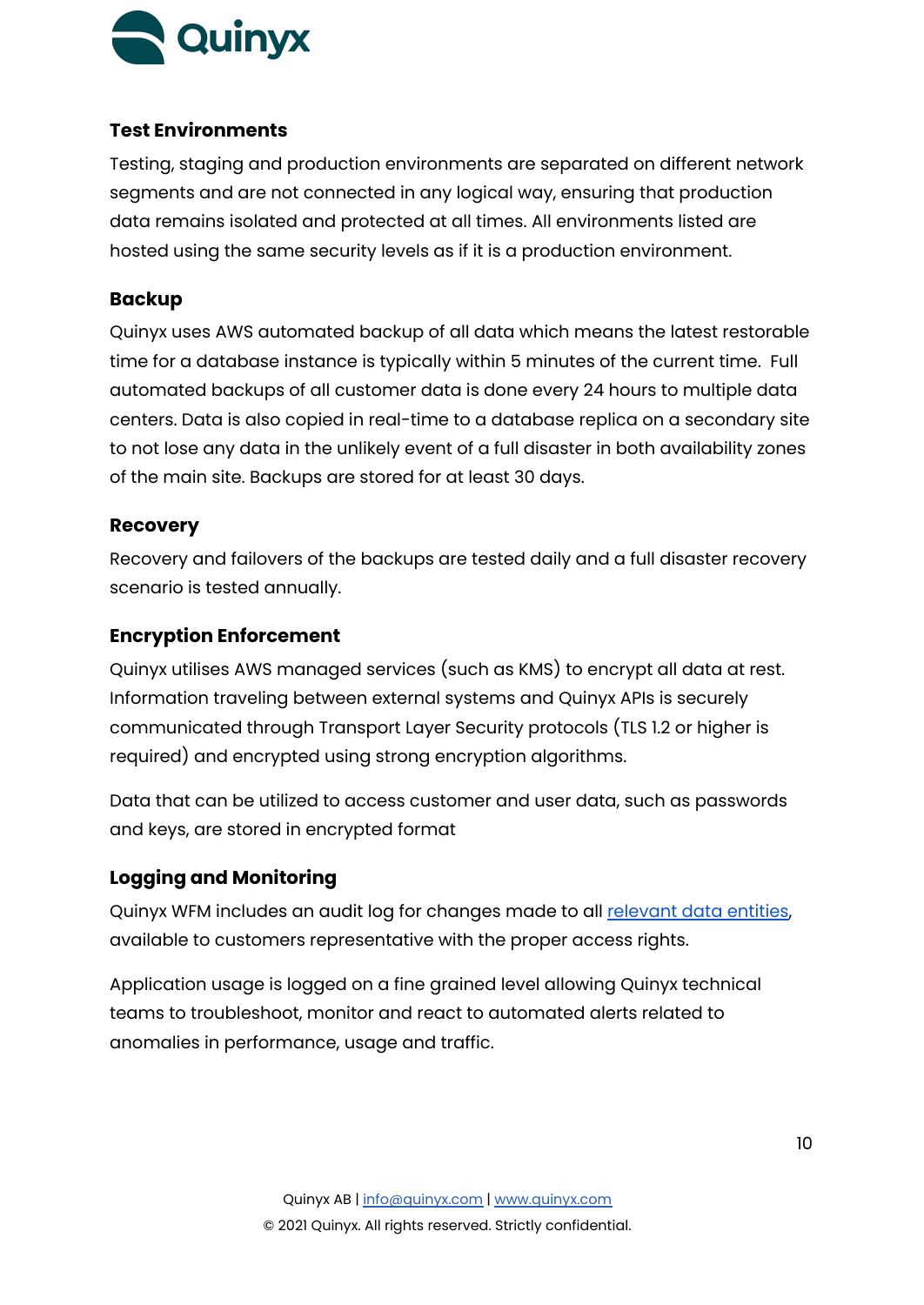

#### <span id="page-10-0"></span>**Vulnerability Analysis**

Utilising tools offered by AWS allows us to monitor and ensure compliance of the infrastructure including always-on network flow monitoring which inspects incoming traffic to AWS and uses a combination of traffic signatures, anomaly algorithms and other analysis techniques to detect malicious traffic in real-time to ensure availability and DDoS protection.

#### <span id="page-10-1"></span>**Patch Management**

Quinyx has a progressive upgrade policy where we by default apply patches for all possible CVE's (Common Vulnerabilities and Exposures) as soon as practically possible, where high impact has highest priority. In cases where upgrading immediately isn't possible we analyze the risk and impact of the specific vulnerability and decide whether they pose an actionable attack vector to us or our customers using the services before upgrading. All servers are running Linux operating systems that are hardened to the usage of the specific server.

# <span id="page-10-2"></span>**Secure Change Management**

### <span id="page-10-3"></span>**Software Development Lifecycle**

All changes to the product follow a well defined change release management process which includes steps and controls for designing, implementing, reviewing, testing and releasing any change. The starting point and core of any change is a risk based assessment to determine the impact on information security, business priorities, technology, user experience and quality. Decisions are traceable through issue tracking tools and code changes are traceable version control tools.

# <span id="page-10-4"></span>**Change Communication**

### <span id="page-10-5"></span>**Changes to Information Security Policy**

Quinyx does not introduce any changes that in any material way lowers the security level of the service. We communicate all changes to our information security policies well in advance (at least 2 month) of any changes.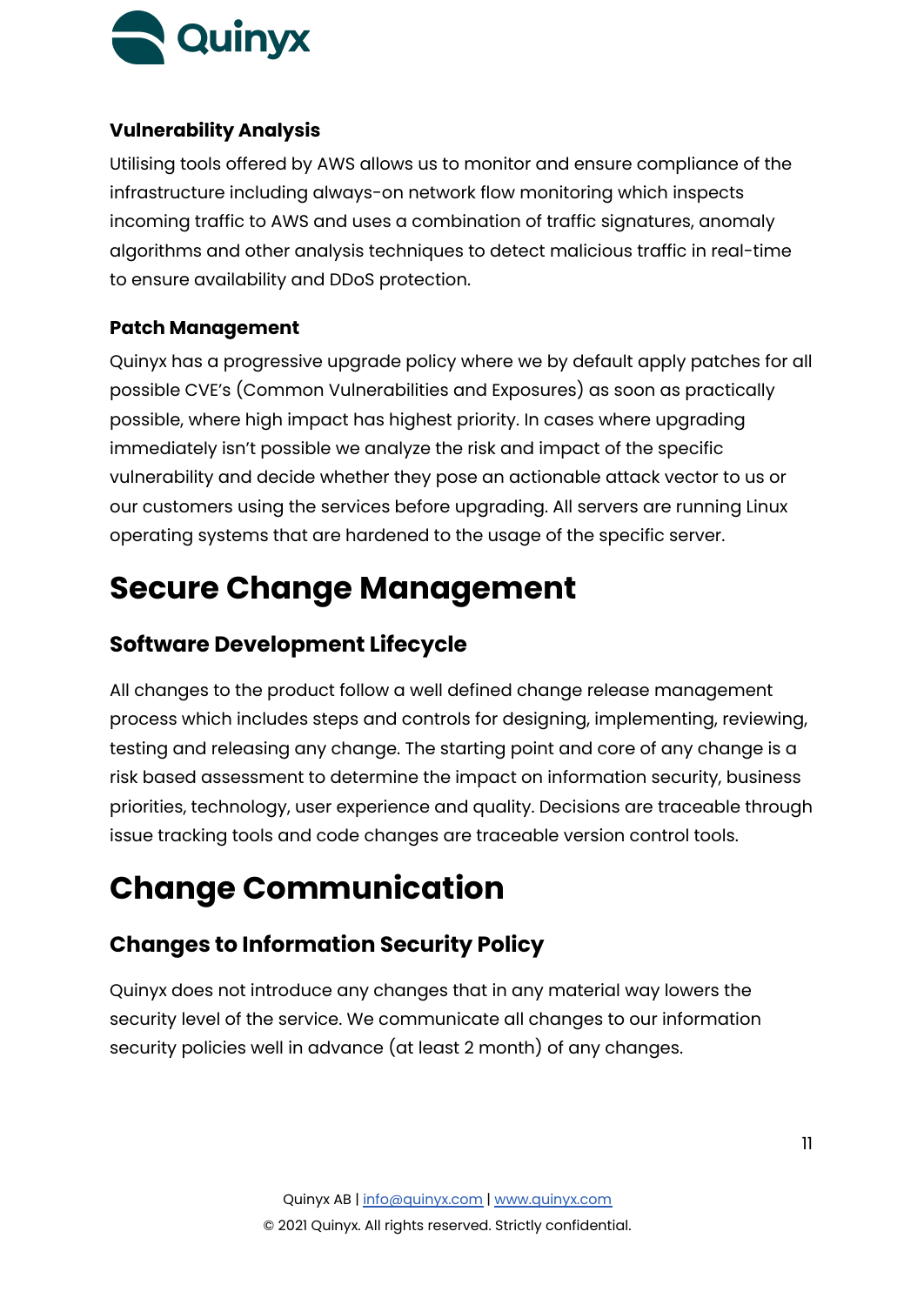

### <span id="page-11-0"></span>**Changes to the Service**

Quinyx continuously and seamlessly updates infrastructure and applications to enhance the service and increase information security.

Major changes are available for review on a test instance and communicated through release prior to the release. Release of new functionality or replacement of existing functionality are communicated well in advance through the publicly available knowledgebase and through customer success managers.

### <span id="page-11-1"></span>**Incident Handling and Response**

Quinyx has tested routines and monitoring mechanisms in place to detect and react promptly to resolve any security incidents compromising the confidentiality, integrity and availability of customer data.

### <span id="page-11-2"></span>**Breach Notification**

Quinyx has tested routines and monitoring mechanisms in place to detect data breaches and shall notify the affected customers without undue delay upon discovery of any breach of security or operational fault leading to the destruction, damage, loss, misuse, alteration, unauthorized disclosure of, or access to a user's personal data.

# <span id="page-11-3"></span>**Business Continuity**

### <span id="page-11-4"></span>**Business Continuity Planning**

Quinyx has a business continuity plan in place with assigned roles and responsibilities to ensure a timely recovery from any unplanned interruptions of operations.

### <span id="page-11-5"></span>**Redundancy**

Quinyx SaaS is hosted in at least 2 availability zones per primary region with a secondary region for additional redundancy. This allows us to maintain high